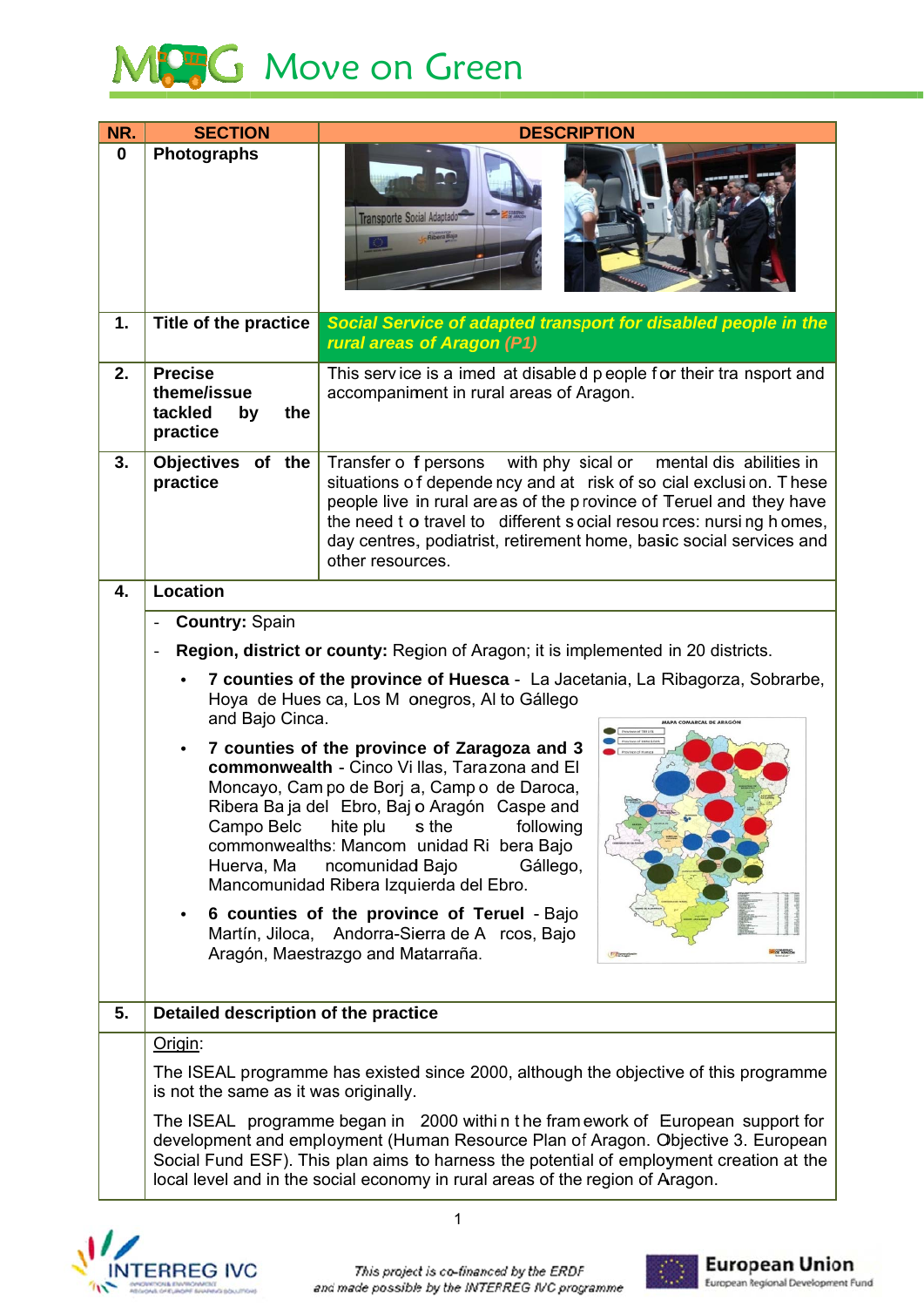**AG** Move on Green

In 2007, the services that these funds covered were amended. These funds were earmarked to cover the transport of dependent people (elderly physically and mentally disabled and socially excluded people) in rural areas. These population groups have difficulty in accessing social services, although several private entities had their own transport services.

Until 2007 there was no previous experience of this type of transport. The Aragon Institute of Social Services and the local authorities identified these population needs. Prior to this, some districts had begun to carry out some actions to solve the problem.

## Timescale:

The ISEAL project is expected to continue until 2014.

The scenario began in the previous ESF programme (2007 - 2008) and it will continue until 2013. The programme may also be extended until 2014. Beginning in 2014, the continuation of the plan will depend on the funds received and the degree of co-financing by the various entities involved.

In the first call, agreements were established with all of the local beneficiaries. In subsequent years, the existing service has remained.

## Bodies involved/implementation:

Promoter: Aragon Institute of Social Services / European Funds Service.

**Applicant: Regional Entities / Local Entities** 

The implementation is carried out by the local authorities, the funds are transferred to local authorities and they are used for social services.

## Process and detailed content of the practice:

- The ISEAL programme was offered by the Aragon Institute of Social Services to all interested counties and local entities.
- The entities that have been awarded the project are responsible for the selfmanagement of the programme.
- Each local authority is the coordinator of adapted transport service. A social worker is the technical expert of reference, who is supported by an administration that is responsible for economic and organisational issues.
- The social worker determines and prescribes the service. A user cannot use the service freely but he / she may request it.
- The routes will be drawn up depending on the number of beneficiaries and the number of resources that can be coordinated. The design of routes is "on request"; each area is different, with different needs.

The Aragon Institute of Social Services does not establish guidelines to perform the service; the only requirement is that they can only provide transport in those places that have social services centres.

A social worker, a clerk, one or two drivers and an accompanying monitor are required to develop the activity. The Aragon Institute of Social Services does not set limitations for recruitment. This programme has created 68 new jobs in the regions. The vehicles used are vans. They have 10-12 seats and they have been acquired through leasing.



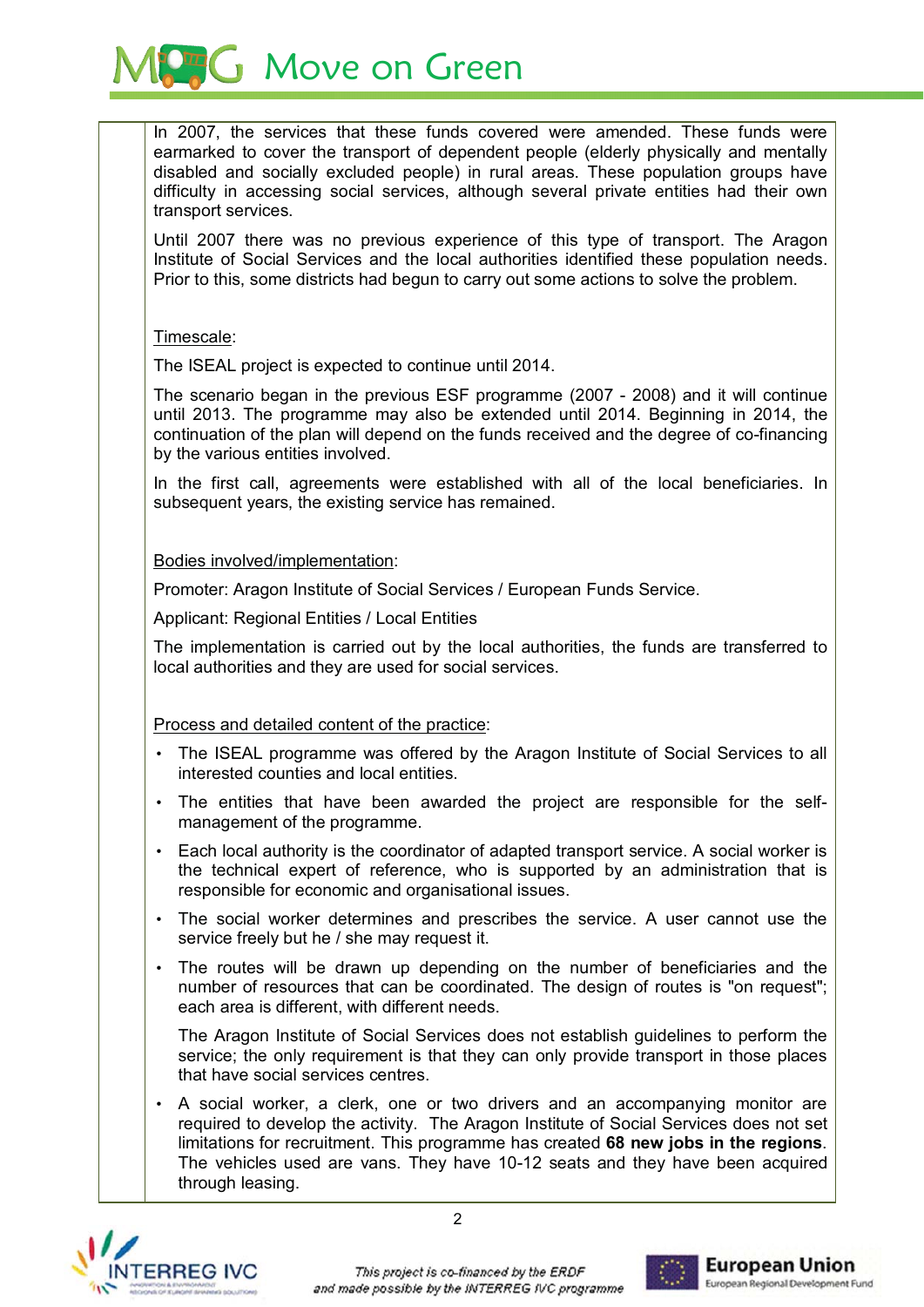

Every year a meeting is held, sponsored by the IASS. All social workers involved in the ISEAL programme get together to share experiences, problems and solutions.

Legal framework:

In 2000-2006, the Human Resources Plan of Aragon (Objective 3) registered actions in human resources. The ISEAL Programme provides a set of actions aimed at improving human resources as part of Objective 3.

The Department of Health, Consumer Affairs and Human Services of the Government of Aragon is responsible for coordinating, monitoring and implementing some of the programmes and projects financed through EU funds, in particular, the implementation of measures 8.1.1.

This particular action (adapted transport service), is framed within the following context of the Community programme:

• Axis: 8. Encouragement and support for local development initiatives.

• Measure: 8.1. Support local initiatives that contribute to the generation of employment.

• Action: 8.1.1. Pilot projects of local employment initiatives.

Cooperation agreements have been reached within the ISEAL programme between the Department of Health, Consumer Affairs and Human Services of the Government of Aragon and the Regions. These agreements have established the financial participation of each party to contribute to the implementation of the Programme.

Financial framework:

Subsidies linked to Counties / Local entities. The annual grants are agreed upon by the IASS; these grants fund up to a maximum of 80% of each project (vehicle maintenance, hiring the necessary staff, fuel costs, media, etc.)

This service is financially maintained by IASS and the counties, with support from the European Social Fund. The service could be funded at 100%, but the IASS believed that it is better to share the costs with local entities. This is because they are looking for a compromise and sustainability in the future in the event that the subsidy should disappear. Generally speaking, local authorities often contribute more than 20%.

Use degree (%): users/total population:

About 600 people / year use the service regularly. Between 25 and 30 people per region.

| 6. | <b>Evaluation</b> | Possible demonstrated results (through indicators):                                               |
|----|-------------------|---------------------------------------------------------------------------------------------------|
|    |                   | • Adapted transport service is implemented in 20 of the 33<br>counties in Aragon.                 |
|    |                   | • A total of 68 new jobs have been created in these counties<br>since 2008.                       |
|    |                   | •600 people with mobility problems use the service annually,<br>about 25 to 30 people per county. |
|    |                   | Possible success factors:                                                                         |